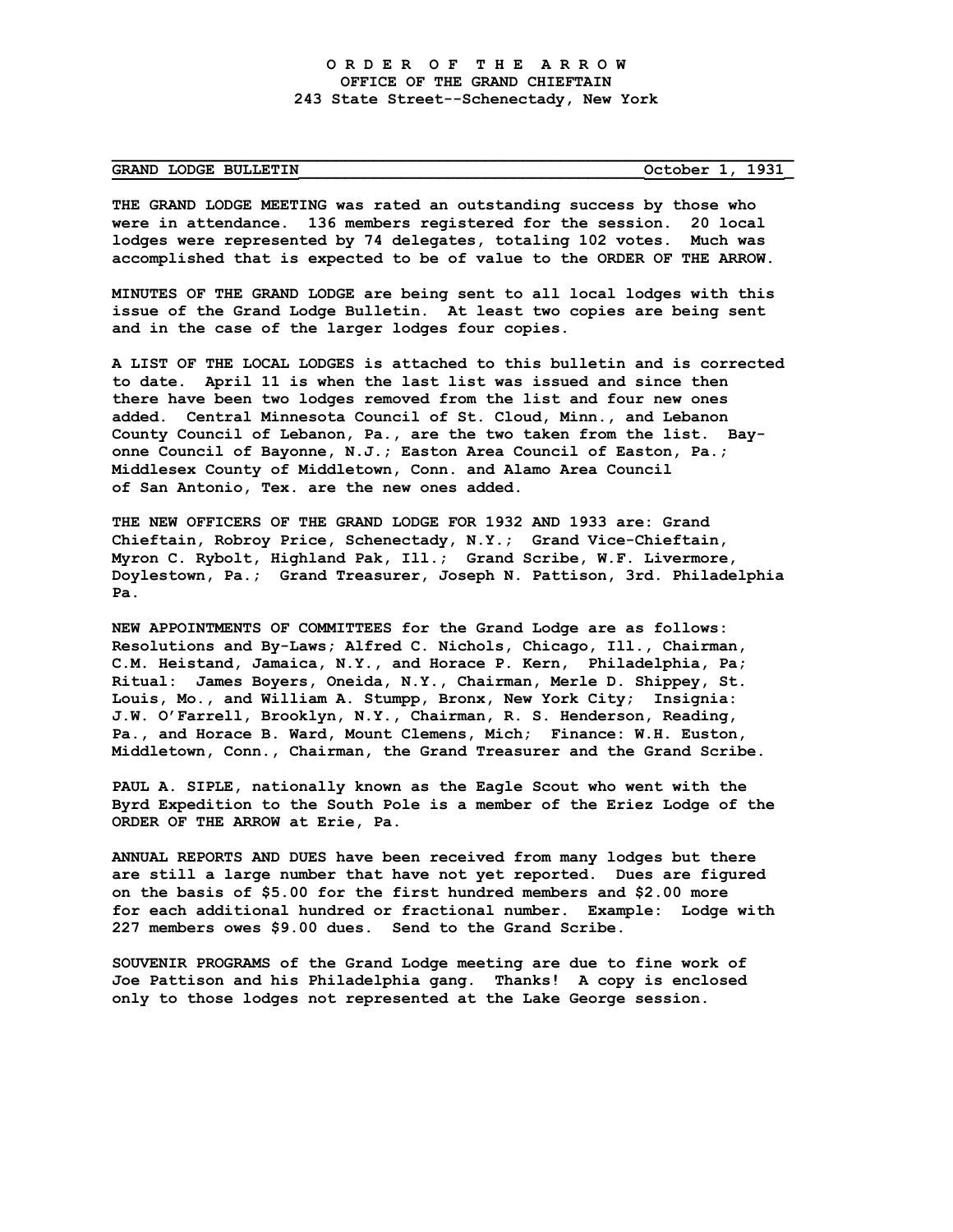## **O R D E R O F T H E A R R O W OFFICE OF THE GRAND CHIEFTAIN 243 State Street--Schenectady, New York**

**\_\_\_\_\_\_\_\_\_\_\_\_\_\_\_\_\_\_\_\_\_\_\_\_\_\_\_\_\_\_\_\_\_\_\_\_\_\_\_\_\_\_\_\_\_\_\_\_\_\_\_\_\_\_\_\_\_\_\_\_\_\_\_\_\_\_\_\_\_\_\_\_\_\_**

## **LIST OF LOCAL LODGES\_\_\_\_\_\_\_\_\_\_\_\_\_\_\_\_\_\_\_\_\_\_\_\_\_\_\_\_\_\_\_\_\_\_\_\_\_\_October 1, 1931\_**

**Note: List is arranged alphabetically by cites, for instance, Ranachqua Lodge of the Bronx is listed under New York City. Lodges appearing without name or totem should communicate with Grand Scribe, W.F. Livermore, Doylestown, Pa.**

| Lodge                | Totem                            | Supreme Chief of Fire                             | Council                            |
|----------------------|----------------------------------|---------------------------------------------------|------------------------------------|
| Suanhacky [Pohopoco] |                                  | Robert H. Heistand                                | Lehigh County                      |
|                      |                                  |                                                   | Allentown, Pa.                     |
| [Mini Ska]           | [tipi, bow,<br>chaps, and horse] | James Prevatil                                    | Cedar Valley Area<br>Austin, Minn. |
| Nentico              | Bald Eagle                       | W.P. Bradley                                      | Baltimore Area                     |
|                      |                                  |                                                   | Baltimore, Md.                     |
| Pamrapaugh           |                                  | E.L. Machol                                       | Bayonne                            |
|                      |                                  |                                                   | Bayonne, N.J.                      |
| Mitiqwa              | Horned Owl                       | W.H. Gunn                                         | Beaumont                           |
|                      |                                  |                                                   | Beaumont, Tex.                     |
| [Cherokee]           | [Woodpecker]                     | George L. Simcox                                  | Birmingham                         |
|                      |                                  |                                                   | Birmingham, Ala.                   |
| Chan Owapi           | Tepee                            | W.G. Fulton                                       | Missouri Valley Area               |
|                      |                                  |                                                   | Bismarck, N. Dakota                |
| Wyona                | Elk                              | Earl Blake                                        | Columbia-Montour                   |
|                      |                                  |                                                   | Bloomsburg, Pa.                    |
| Shu-shu-gah Heron    |                                  | L.F. Kimball                                      | Brooklyn                           |
|                      |                                  |                                                   | Brooklyn, N.Y.                     |
| Owasippe             | (none)                           | Perry Lint                                        | Chicago                            |
|                      |                                  |                                                   | Chicago, Ill.                      |
|                      |                                  | (The following are Chapters of the Chicago Lodge) |                                    |
| Garrison             | <b>Block House</b>               | Perry Lint                                        | $\mathbf{H}$<br>$\pmb{\mathsf{H}}$ |
| Checaugau            | <b>Fox</b>                       | 11<br>$\mathbf{H}$                                | $\mathbf{H}$<br>$\mathbf{H}$       |
|                      | Black Hawk Indian Head           | $\mathbf{H}$<br>$\mathbf{H}$                      | $\mathbf{H}$<br>$\mathbf{H}$       |
| Moqua                | Bear                             | $\mathbf{H}$<br>$\mathbf{H}$                      | $\mathbf{H}$<br>$\mathbf{H}$       |
| Wa-Kay               | Raccoon                          | $\mathbf{H}$<br>$\mathbf{H}$                      | $\mathbf{H}$<br>$\mathbf{H}$       |
| Belnap               |                                  | $\mathbf{H}$<br>$\mathbf{H}$                      | $\mathbf{H}$<br>$\mathbf{H}$       |
| [Swastika]           | [Indian                          | H.L. Maze                                         | Piankeshaw Area                    |
|                      | Swastika]                        |                                                   | Danville, Ill.                     |
| Ajapeu               | Buck                             | W.F. Livermore, Jr.                               | <b>Bucks County</b>                |
|                      |                                  |                                                   | Doylestown, Pa.                    |
| Kittatiny            | Dear Horns                       | W.S. Culpepper, Jr.                               | Easton Area                        |
|                      |                                  |                                                   | Easton, Pa.                        |
| Eriez                | [Panther]                        | H.E. Frayer                                       | Erie                               |
|                      |                                  |                                                   | Erie, Pa.                          |
| [Indian Creek]       |                                  | R.B. Stotts                                       | Knox-Warren Area                   |
|                      |                                  |                                                   | Galesburg, Ill.                    |
|                      |                                  | A.P. Newkirk                                      | Mohican                            |
| Wakpominee Panther   |                                  |                                                   | Glens Falls, N.Y.                  |
|                      |                                  |                                                   |                                    |
| Makajawan            | [Whippoorwill]                   | Myron C. Rybolt                                   | North Shore Area                   |
|                      |                                  |                                                   | Highland Park. Ill.                |